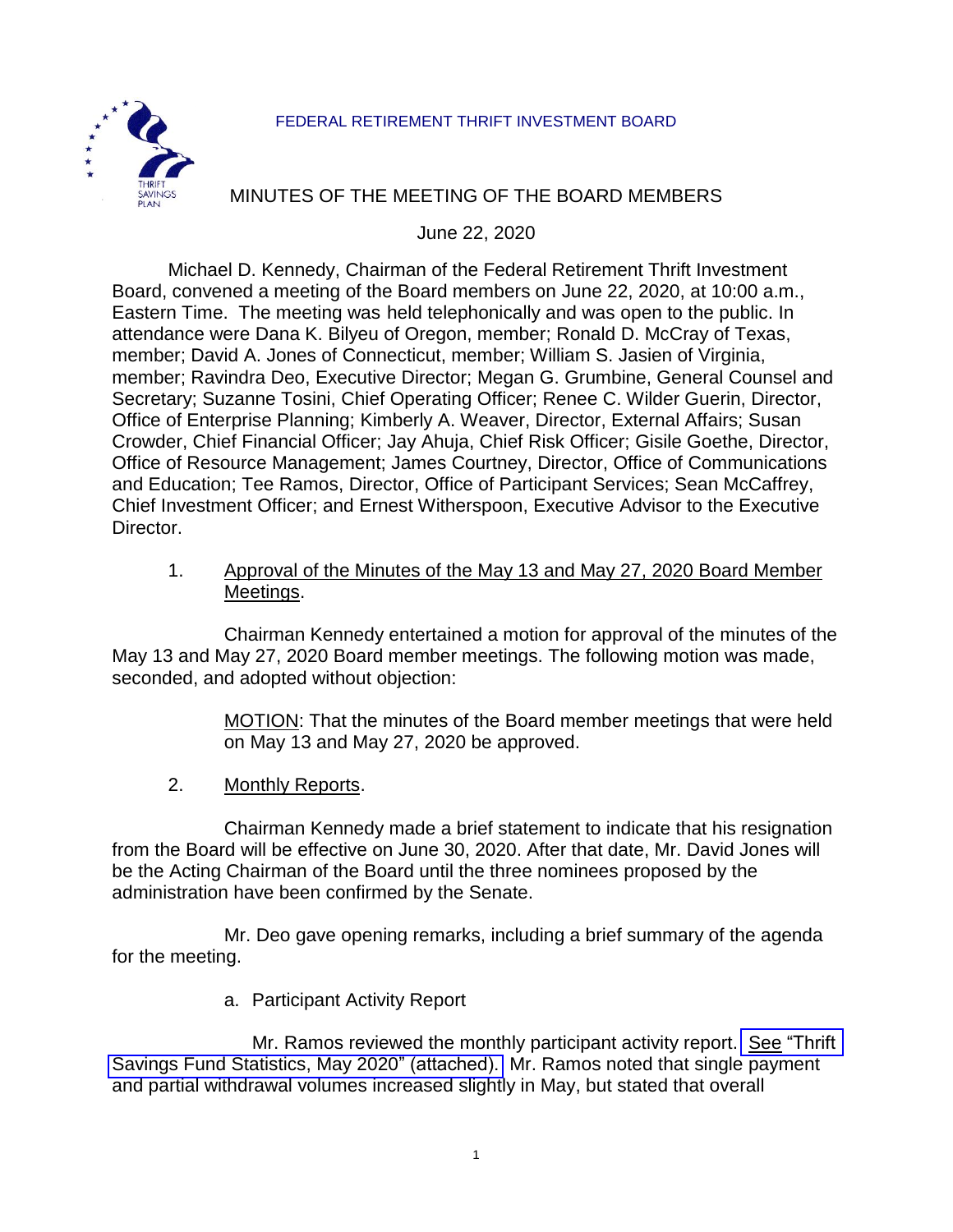withdrawal volumes have held steady and remained low. Loan issuances increased 22 percent in May, but the annual loan rate is 23 percent lower as compared to May 2019.

Mr. Ramos provided several updates regarding the Agency's continued progress in implementing the CARES Act. He noted that, pursuant to the CARES Act, between now and September 2020, participants can borrow up to twice the maximum amount under a general purpose loan. Participants may also borrow up to 100 percent of their vested account balance, which is double the normal cap of 50 percent. In addition, the CARES Act will allow participants to suspend loan payments through December 31, 2020 and the Agency will stop accepting loan suspension applications after November 30, 2020. Starting in July 2020, the Plan will allow a one-time withdrawal of up to \$100,000 for eligible participants. Mr. Ramos informed the Board that the Agency is on pace to fully implement the CARES Act very soon.

Mr. Ramos concluded by noting that general correspondence case volumes have increased over the past two months, but withdrawal cases have leveled off following a spike after the implementation of the additional withdrawals project.

b. Monthly Investment Performance Report

Mr. McCaffrey reviewed the monthly investment performance report. See "May 2020 Performance Review – [G, F, C, S, I, and L Funds" \(attached\).](https://www.frtib.gov/pdf/minutes/2020/June/MM-2020June-Att2.pdf) Mr. McCaffrey noted that for May, BlackRock's performance for the F and C Funds was in line with the Funds' respective indices. Its performance for the S Fund lagged the Small Mid Cap Index by 3 basis points, primarily due to securities sampling and futures mistracking. BlackRock's performance for the I Fund was ahead of the International Index by 16 basis points, primarily due to tax advantage, futures mis-tracking, and the reversal of fair-value pricing that occurred on the last day of trading in April. For the F and C Funds year-to-date, BlackRock's performance was in line with the Funds' respective indices. Year-to-date, for the S Fund, BlackRock underperformed the Small Mid Cap Index by 13 basis points, primarily due to futures mis-tracking. Its performance for the I Fund exceeded that of the International Index by 25 basis points, primarily due to tax advantage.

Citing mixed market signals, Mr. McCaffrey stated that investor sentiment favored equities for the month, fueling ongoing questions about whether the rally was driven by fundamentals or by central bank intervention. The C, S, and I Funds posted gains as a result. The F Fund also rose, but just modestly. All of the L Funds finished higher.

Mr. McCaffrey stated that global stock markets are ahead overall through Friday, June 19, 2020. The C Fund improved by 1.86 percent. The S Fund was up 3.48 percent. The I Fund gained 4.14 percent. In fixed income, the F Fund is ahead 0.43 percent and the G Fund is up 0.04 percent.

May's interfund transfers included a second month in a row of net outflows from the G Fund. The S Fund was the largest beneficiary of net inflows.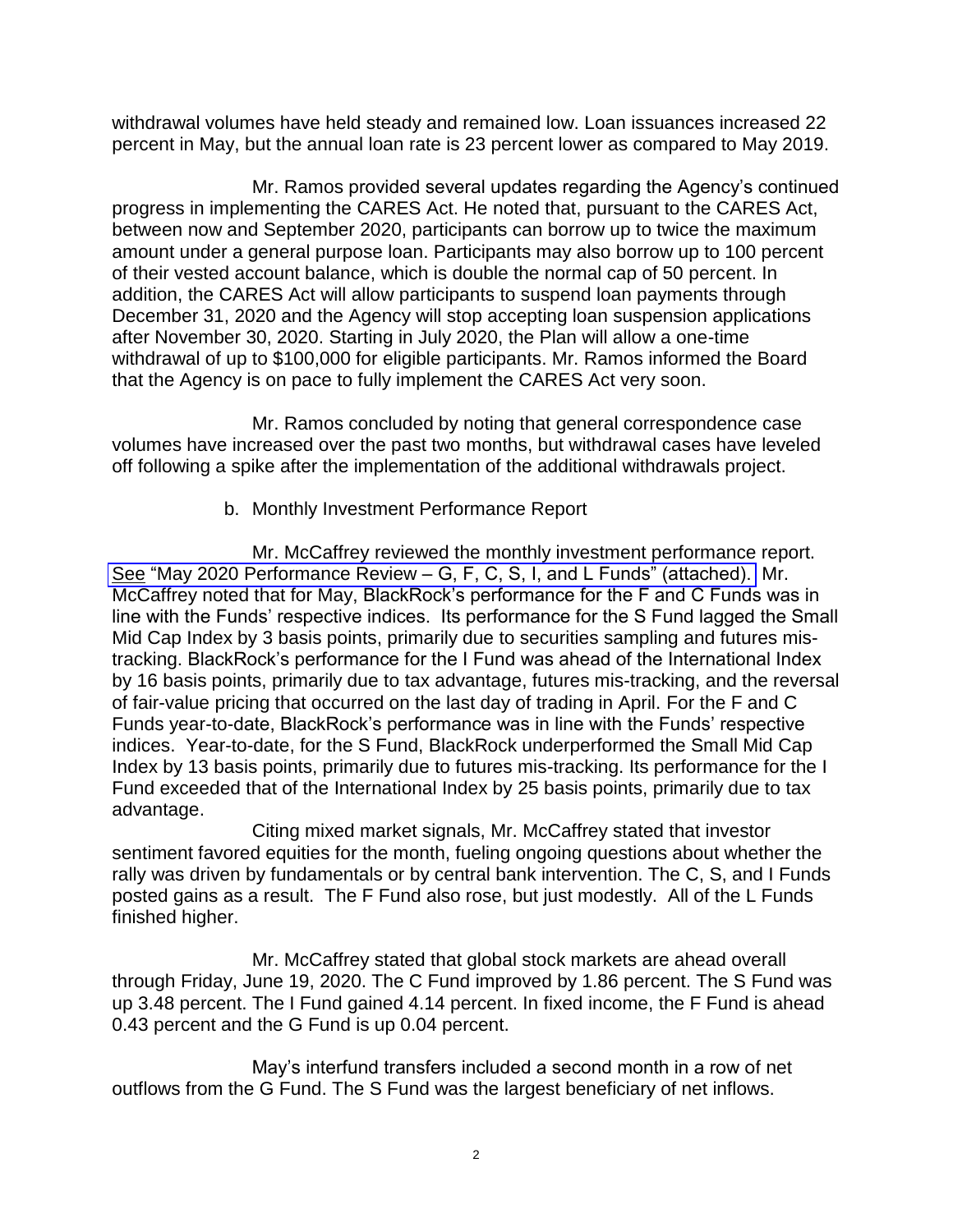Overall, participant interfund transfer activity declined for the second month in a row. Mr. McCaffrey also noted that the number of participants with at least one L Fund has now reached over 2.6 million.

Member McCray asked for an update on securities lending year-todate and for the prior month. Mr. McCaffrey stated that he didn't believe securities lending had been particularly additive year to date. Among other considerations, a flat to inverted curve at times influenced the environment for securities lending, and that the Agency is just beginning to see the value from its securities lending program this year. Mr. McCaffrey indicated that he would follow up with specific details about the Agency's securities lending program.

c. Legislative Report

Ms. Weaver reported that the Senate Armed Services Committee has marked up the National Defense Authorization Act. At the moment, it does not contain language relevant to the TSP, but her office will continue to monitor the bill as it moves to the Senate floor.

Ms. Weaver stated that the House Armed Services Committee markup is scheduled for this week at the subcommittee level, then will move to a full committee markup next week. The House Appropriations Committee has announced that it will begin markups after the July 4 recess. Ms. Weaver noted that these are all opportunities for issues related to the TSP to arise and her office will continue to monitor the progress of the bill in the House as well.

In response to a question from the Board about the summer Congressional schedule, Ms. Weaver indicated that the Senate will be in recess from July 2 through July 17, will be back in session between July 20<sup>th</sup> and August  $7<sup>th</sup>$  and then will be in recess until after Labor Day. The House will only be having floor votes as needed when they have bills to consider. Lastly, she stated that in September, the Congress is likely to focus almost exclusively on appropriations matters, which will likely involve a continuing resolution.

## 3. Quarterly Vendor Risk Management Update.

Mr. Ahuja presented the Office of Enterprise Risk Management's (OERM) quarterly synopsis of the risk assessment for key vendors who are a critical component of the Agency's supply chain. [See "Quarterly Vendor Risk Assessment" \(attached\).](https://www.frtib.gov/pdf/minutes/2020/June/MM-2020June-Att3.pdf) Mr. Ahuja stated that his team assessed nine vendors by analyzing factors that include their solvency, liquidity, and profitability. Following the Board's direction, Mr. Ahuja stated that his team increased their scrutiny of vendors to look for potential business disruptions that may result from the ongoing pandemic. Based on OERM's analysis, there was no indication that the vendors will be unable to fulfill their contractual obligations to the Agency.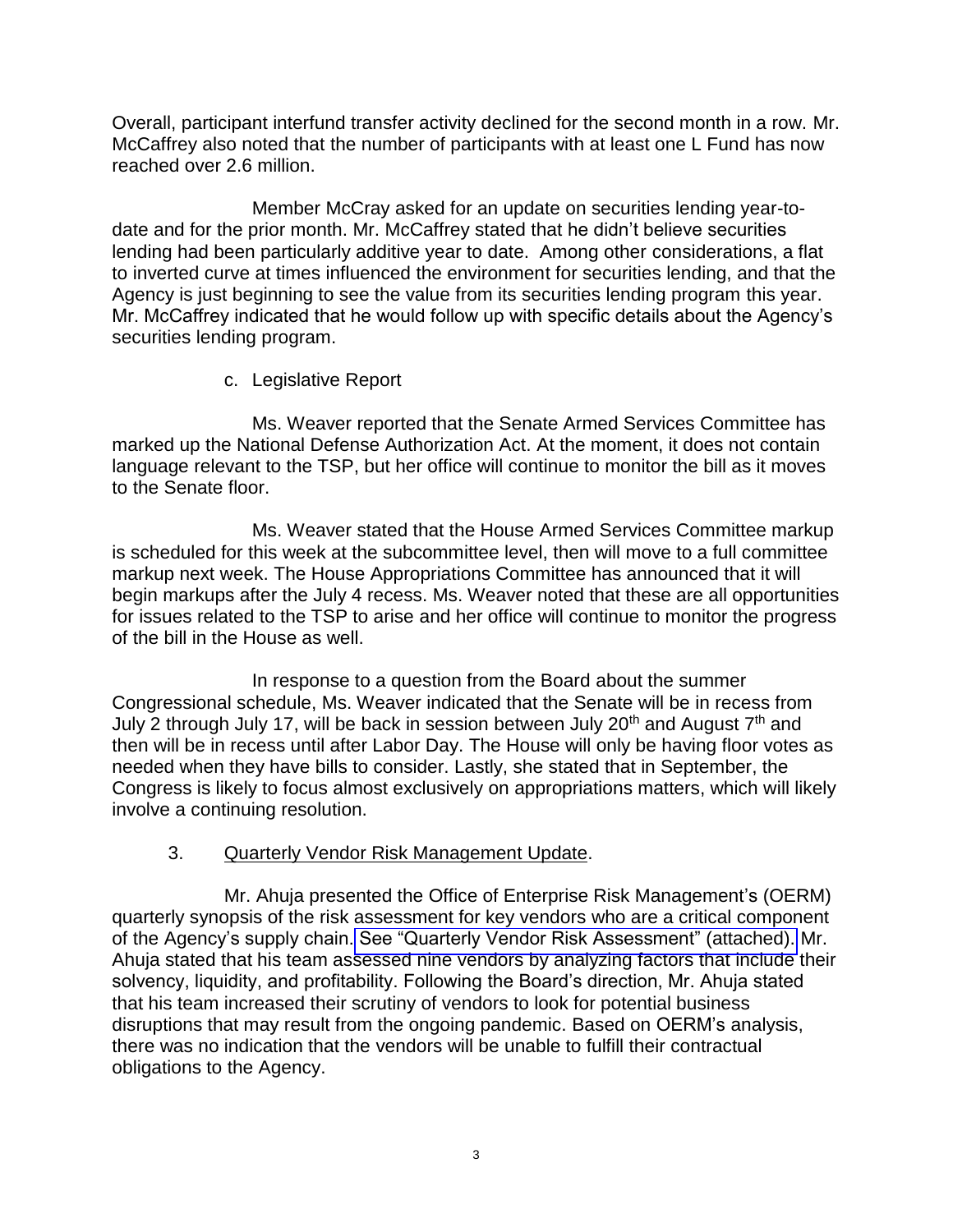# 4. Five-Year L Fund Update

Mr. McCaffrey introduced Mr. Sahr Nyandemoh, Project Manager, to provide an update on the five-year L Fund project. See "L Funds Project Board Briefing" [\(attached\).](https://www.frtib.gov/pdf/minutes/2020/June/MM-2020June-Att4.pdf) Mr. Nyandemoh stated that there were three key drivers to this initiative: first, the TSP has a large and growing population of young participants; second, the FRTIB wanted to help participants better target their individual time horizons; and third, the Agency needed to retire the L 2020 Fund. The L Funds Additions Project started in May 2018 and worked to add six new L Funds and retire the L 2020 Fund by the implementation date. Once the new five-year L Funds are in place, participants will have a total of 10 lifecycle funds to choose from in addition to the five core funds. The new five-year L Funds are on track to go live on July 1, 2020.

The Board asked about auto-enrollment and whether this change will apply to new money or existing investments. Mr. Michael Jerue, Financial Analyst, clarified that only money in the L 2020 Funds are being automatically moved. No other participant funds will be moved automatically. When new participants are enrolled in the L Funds as of July 1, they will have the ability to invest in the new funds; no money is moved into the new funds unless a participant chooses to do so.

Member Jasien reiterated that he prefers that the L Funds be called portfolios or strategies, to avoid confusing participants. Mr. Deo responded that Mr. Courtney's team is working on a solution that may address Mr. Jasien's concern.

## 5. Internal Audit Update

Ms. Barbara Holmes, Chief Audit Executive, provided an update on the calendar year 2021 internal audit plan. See ["Internal Audit Update" \(attached\).](https://www.frtib.gov/pdf/minutes/2020/June/MM-2020June-Att5.pdf) She noted that the budget process audit is complete, and they are currently conducting the government purchase card audit. For 2021, she intends to remove the travel card audit from the plan because its purpose was to review the remediation of the findings from the previous audit, and this has already been completed. Ms. Holmes also stated that she intends to add a review of the remediation efforts stemming from the 2019 fixedasset audit, which relates to the Agency's capital asset management policy and procedures. Internal Audit will add a review of this process to its 2021 audit plan.

Chairman Kennedy asked if Ms. Holmes had the appropriate level of resources and staffing to execute her audit plan. Ms. Holmes confirmed that she was sufficiently resourced and was confident that her office can complete its audit plan.

## 6. Website Update

Mr. Deo invited Mr. Courtney to provide an update on his office's ongoing efforts to redesign the TSP website. Mr. Courtney informed the Board that, before the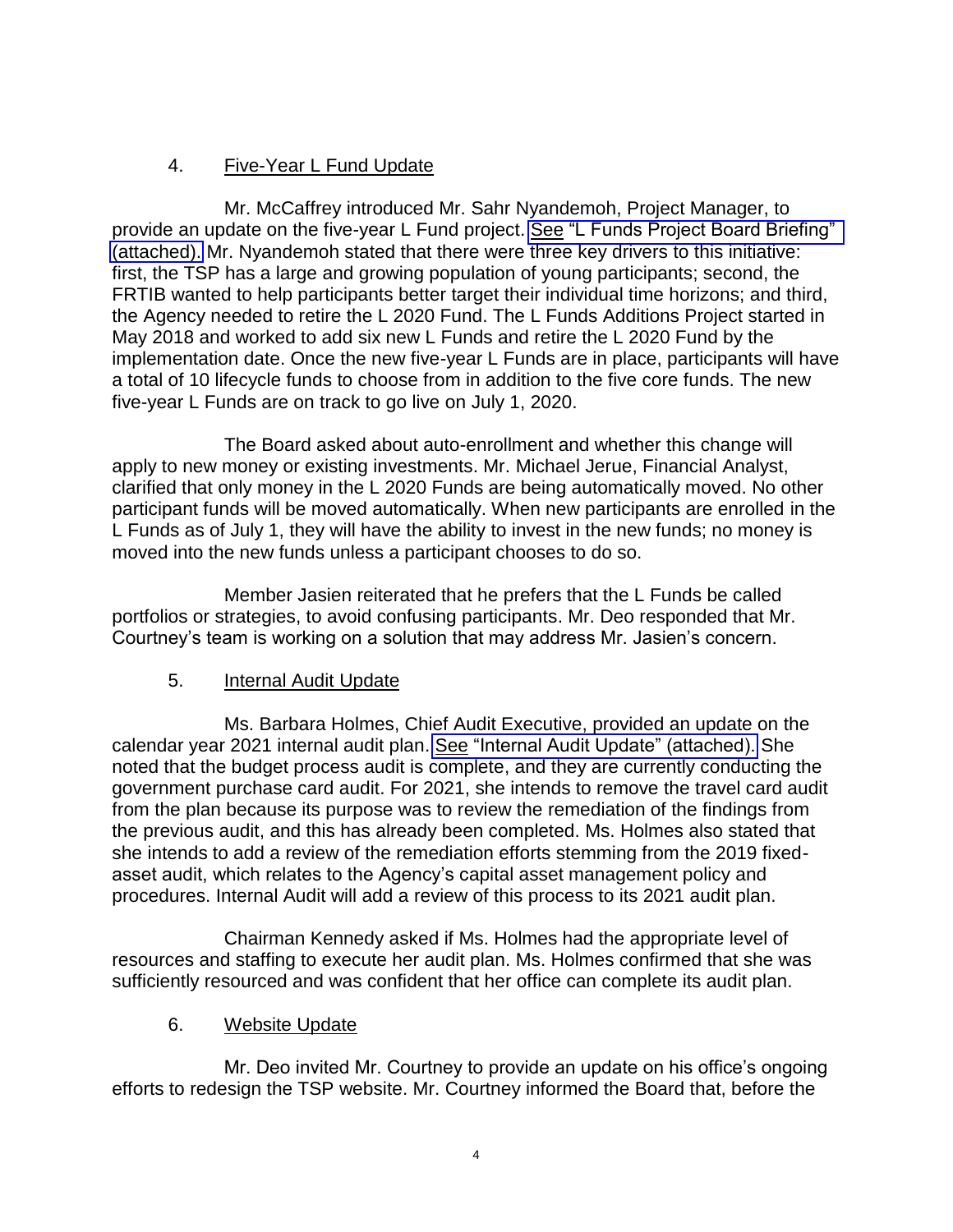next Board meeting, the Agency plans to go live with a redesigned TSP.gov website. He noted that the URL will remain the same, but the participant experience and the overall "look and feel" will be very different. Mr. Courtney stated that the site was designed through an iterative approach that factored participant feedback and extensive testing. The new site is also optimized for mobile devices to ensure that the experience on a smart phone and desktop are equally sharp and crisp. Mr. Courtney noted that this site was built in-house and he looks forward to providing the Board with a tour of the site at a future Board meeting.

#### 7. Conclusion

Mr. Deo announced that this was the last time Chairman Kennedy would be chairing a board meeting for the FRTIB. He stated that Chairman Kennedy has provided the Agency with invaluable guidance and support for the past 10 years. Mr. Deo expressed his gratitude to Chairman Kennedy for his service.

Chairman Kennedy stated that he provided his formal farewell remarks at last month's Board meeting, so would simply say thank you for allowing him to be part of the team that has worked to improve the TSP for the past 10 years.

#### Adjourn.

On a vote taken by the Chairman, the members closed the meeting at 10:40 a.m. for executive session.

At 10:49 a.m. upon completion of the executive session, the members reconvened the open portion of the meeting.

Whereupon, there being no further business, the following motion was made, seconded, and adopted without objection and Chairman Kennedy adjourned the meeting at 10:51 a.m.

MOTION: That this meeting be adjourned.

GRUMBINE Date: 2020.08.27 MEGAN Digitally signed by MEGAN GRUMBINE 10:00:20 -04'00'

> Megan G. Grumbine **Secretary**

Attachments

- 1. [Thrift Savings Fund Statistics May 2020](https://www.frtib.gov/pdf/minutes/2020/June/MM-2020June-Att1.pdf)
- 2. May 2020 Performance Review [G, F, C, S, I, and L Funds](https://www.frtib.gov/pdf/minutes/2020/June/MM-2020June-Att2.pdf)